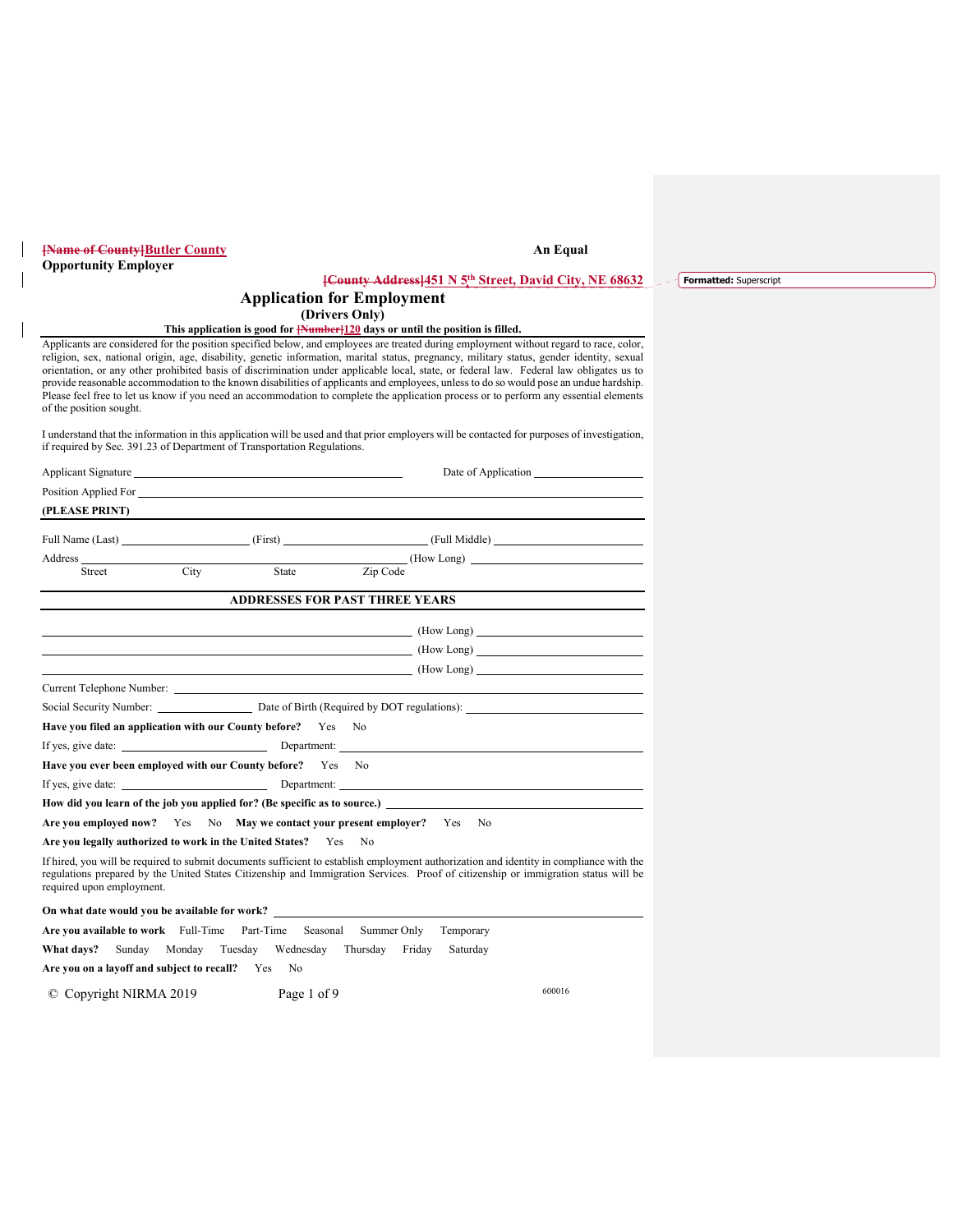### **Would you be willing to work out of town?** Yes No

This position is subject to a veteran's preference. Are you eligible for and requesting a veteran's preference?  $\Box$  Yes

[A veteran requesting preference must submit with his/her Application for Employment a copy of the veteran's Department of Defense Form 214. A spouse of a veteran requesting preference must submit with his/her Application for employment a copy of the veteran's Department of Defense Form<br>214, a copy of the veteran's disability verification from the United States D disability rating, and proof of marriage to the veteran.]

### **EDUCATION**

Please list education or specialized experience that relates to the position(s) for which you are applying. Exclude names or terms that indicate, for example, race, color, religion, sex, disability, or national origin.

|                          | <b>High School</b> | <b>Tech School</b> | College/University |
|--------------------------|--------------------|--------------------|--------------------|
| Years Completed (Circle) | 10<br>11 12        | $1 \t2 \t3 \t4$    | $1 \t2 \t3 \t4$    |
| School Name and Location |                    |                    |                    |
| Diploma/Degree           |                    |                    |                    |
| Describe Course of Study |                    |                    |                    |

## **EMPLOYMENT EXPERIENCE**

Give a complete record of all employment for the past 10 years. Use a separate section for any unemployment or self-employment history, if necessary. Your application will not be processed if it is not properly completed.

The information you provide may be used, and your previous employers will be contacted, for the purpose of investigating your safety performance history information as required by 49 C.F.R. § 391.23 (d) and (e). You may have certain due process rights as specified in 49 C.F.R. § 391.23(i) regarding certain information received as a result of these investigations, including: (i) the right to review information provided by previous employers; (ii) the right to have errors in the information corrected by the previous employer and for that previous employer to re-send the corrected information to the prospective employer; and (iii) the right to have a rebuttal statement attached to the alleged erroneous information, if the previous employer and the driver cannot agree on the accuracy of the information. To review this information, you must make a written request within the time frame set forth in 49 C.F.R. § 391.23(i).

| <b>Employer</b>    | <b>Dates Employed</b>                |    | <b>Describe Work Performed</b>                                                                                                                                           |
|--------------------|--------------------------------------|----|--------------------------------------------------------------------------------------------------------------------------------------------------------------------------|
| Address            | To<br>From                           |    |                                                                                                                                                                          |
| Telephone: (       |                                      |    |                                                                                                                                                                          |
| Job Title          | Hourly Rate/Salary<br>Starting/Final |    |                                                                                                                                                                          |
| Supervisor         |                                      |    |                                                                                                                                                                          |
| Reason for Leaving |                                      |    | Were you subject to DOT regulations for<br>any job you held?<br>Yes<br>No<br>Were you subject to DOT-required<br>drug/alcohol testing for any job you held?<br>Yes<br>No |
| Employer           | <b>Dates Employed</b>                |    | <b>Describe Work Performed</b>                                                                                                                                           |
| Address            | From                                 | To |                                                                                                                                                                          |
| Telephone: (       |                                      |    |                                                                                                                                                                          |

© Copyright NIRMA 2019 Page 2 of 9 600016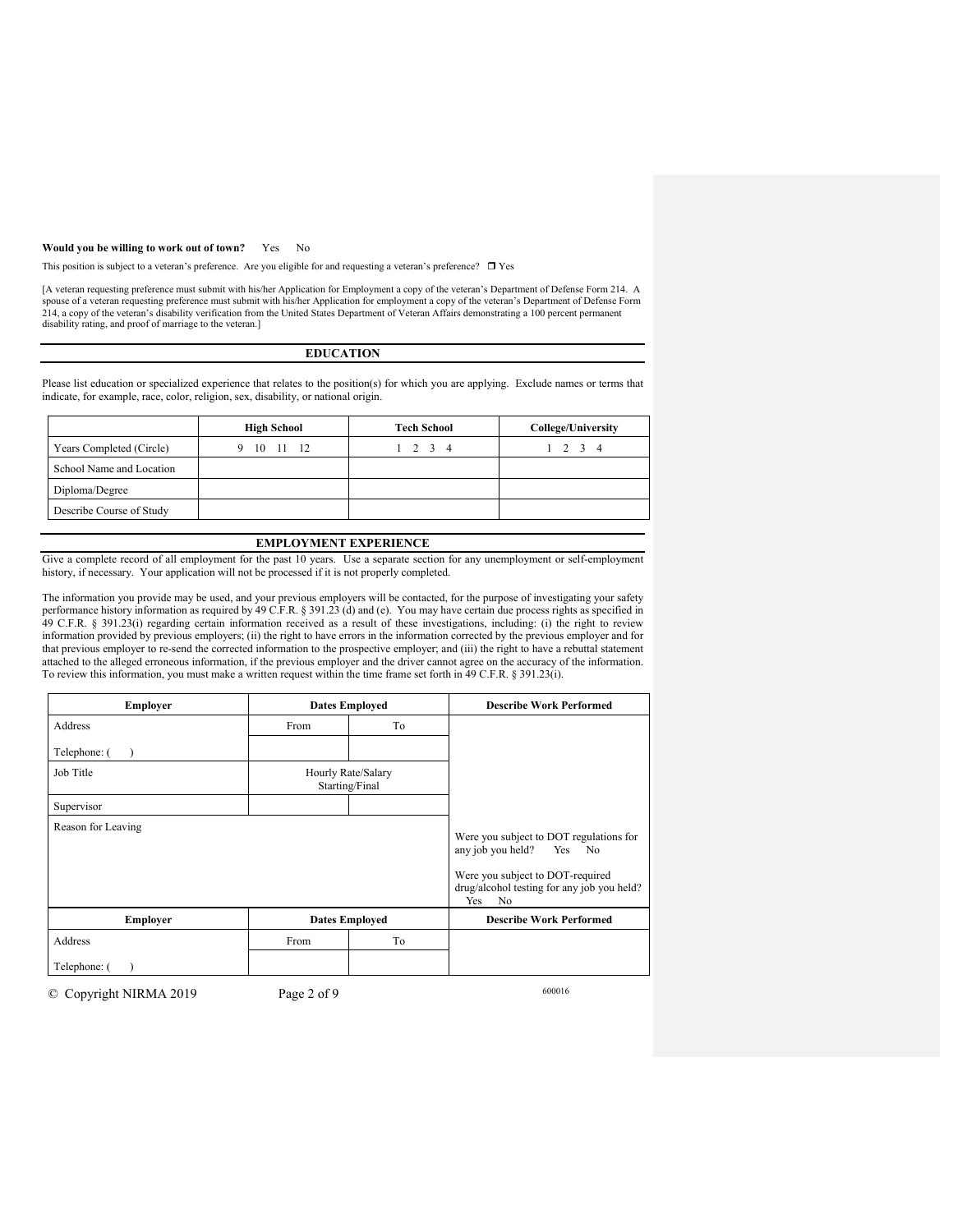| Job Title                 |                                      | Hourly Rate/Salary<br>Starting/Final |                                                                                                                                                                                      |
|---------------------------|--------------------------------------|--------------------------------------|--------------------------------------------------------------------------------------------------------------------------------------------------------------------------------------|
| Supervisor                |                                      |                                      |                                                                                                                                                                                      |
| Reason for Leaving        |                                      |                                      | Were you subject to DOT regulations for<br>any job you held?<br>Yes<br>No<br>Were you subject to DOT-required<br>drug/alcohol testing for any job you held?<br>Yes<br>N <sub>o</sub> |
| <b>Employer</b>           |                                      | <b>Dates Employed</b>                | <b>Describe Work Performed</b>                                                                                                                                                       |
| Address                   | From                                 | To                                   |                                                                                                                                                                                      |
| Telephone: (              |                                      |                                      |                                                                                                                                                                                      |
| Job Title                 |                                      | Hourly Rate/Salary<br>Starting/Final |                                                                                                                                                                                      |
| Supervisor                |                                      |                                      |                                                                                                                                                                                      |
| Reason for Leaving        |                                      |                                      | Were you subject to DOT regulations for<br>any job you held?<br>Yes<br>No                                                                                                            |
|                           |                                      |                                      | Were you subject to DOT-required<br>drug/alcohol testing for any job you held?<br>Yes<br>No                                                                                          |
| Employer                  |                                      | <b>Dates Employed</b>                | <b>Describe Work Performed</b>                                                                                                                                                       |
| Address                   | From                                 | To                                   |                                                                                                                                                                                      |
| Telephone: (<br>$\lambda$ |                                      |                                      |                                                                                                                                                                                      |
| Job Title                 |                                      | Hourly Rate/Salary<br>Starting/Final |                                                                                                                                                                                      |
| Supervisor                |                                      |                                      |                                                                                                                                                                                      |
| Reason for Leaving        |                                      |                                      | Were you subject to DOT regulations for<br>any job you held?<br>Yes<br>No                                                                                                            |
|                           |                                      |                                      | Were you subject to DOT-required<br>drug/alcohol testing for any job you held?<br>Yes<br>No                                                                                          |
| Employer                  |                                      | <b>Dates Employed</b>                | <b>Describe Work Performed</b>                                                                                                                                                       |
| Address                   | From                                 | To                                   |                                                                                                                                                                                      |
| Telephone: (              |                                      |                                      |                                                                                                                                                                                      |
| Job Title                 | Hourly Rate/Salary<br>Starting/Final |                                      |                                                                                                                                                                                      |
| Supervisor                |                                      |                                      |                                                                                                                                                                                      |

© Copyright NIRMA 2019 Page 3 of 9 600016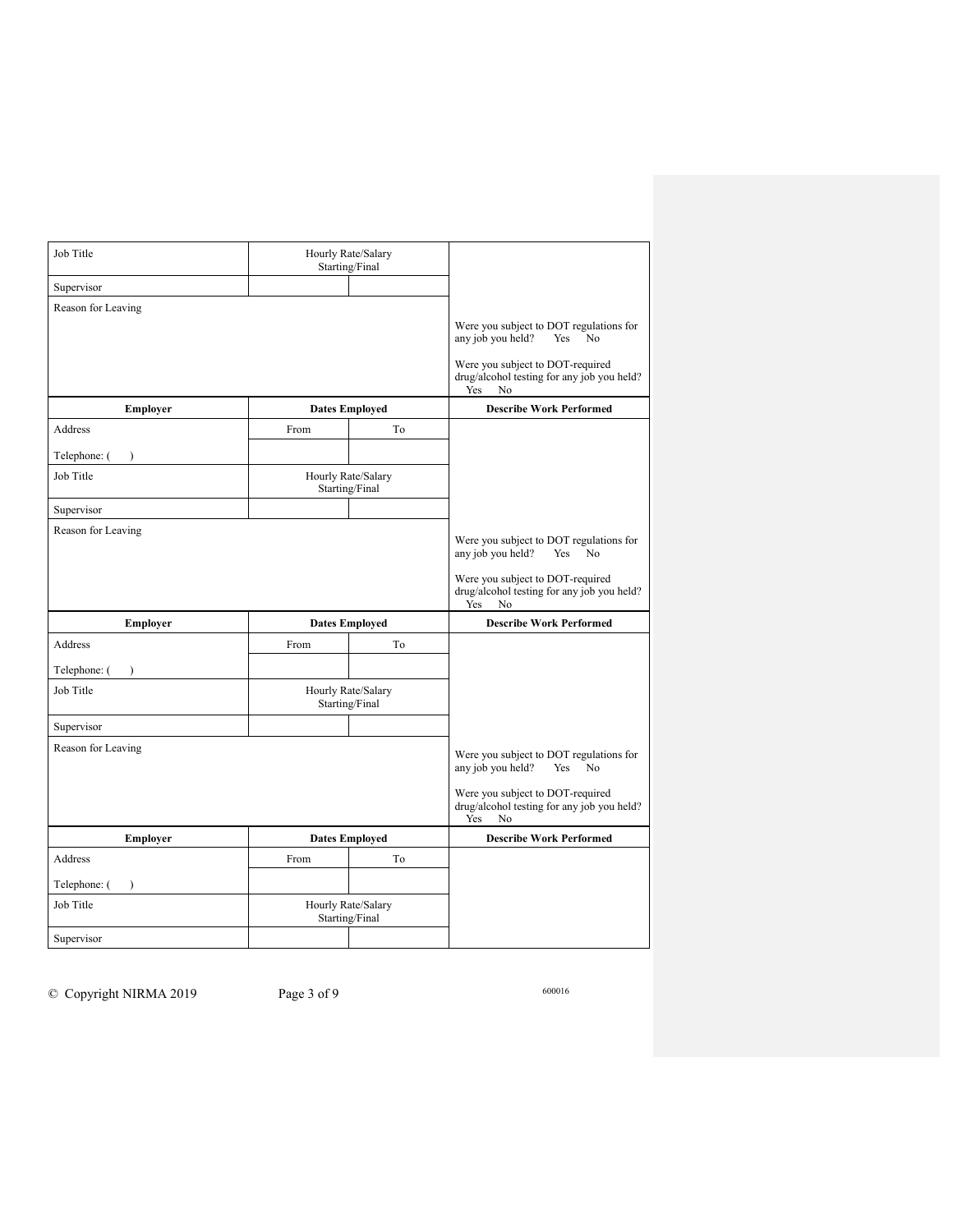| Reason for Leaving |                                      |    |                                                                                                                                                                          |
|--------------------|--------------------------------------|----|--------------------------------------------------------------------------------------------------------------------------------------------------------------------------|
|                    |                                      |    | Were you subject to DOT regulations for<br>any job you held?<br>Yes<br>No                                                                                                |
|                    |                                      |    | Were you subject to DOT-required<br>drug/alcohol testing for any job you held?<br>No<br><b>Yes</b>                                                                       |
| Employer           | <b>Dates Employed</b>                |    | <b>Describe Work Performed</b>                                                                                                                                           |
| Address            | From                                 | To |                                                                                                                                                                          |
| Telephone: (       |                                      |    |                                                                                                                                                                          |
| Job Title          | Hourly Rate/Salary<br>Starting/Final |    |                                                                                                                                                                          |
| Supervisor         |                                      |    |                                                                                                                                                                          |
| Reason for Leaving |                                      |    | Were you subject to DOT regulations for<br>any job you held?<br>Yes<br>No<br>Were you subject to DOT-required<br>drug/alcohol testing for any job you held?<br>Yes<br>No |
| Employer           | <b>Dates Employed</b>                |    | <b>Describe Work Performed</b>                                                                                                                                           |
| Address            | From                                 | To |                                                                                                                                                                          |
| Telephone: (       |                                      |    |                                                                                                                                                                          |
| Job Title          | Hourly Rate/Salary<br>Starting/Final |    |                                                                                                                                                                          |
| Supervisor         |                                      |    |                                                                                                                                                                          |
| Reason for Leaving |                                      |    | Were you subject to DOT regulations for<br>any job you held?<br>No<br>Yes<br>Were you subject to DOT-required<br>drug/alcohol testing for any job you held?<br>Yes<br>No |

| <b>TRUCK DRIVING EXPERIENCE</b>                                                                                                                                   |  |  |  |  |  |  |
|-------------------------------------------------------------------------------------------------------------------------------------------------------------------|--|--|--|--|--|--|
| <b>Approximate Number of</b><br><b>Dates</b><br><b>Type of Equipment</b><br>(Van, Tank, Flat, Etc.)<br><b>Miles/Hours</b><br>From/To<br><b>Class of Equipment</b> |  |  |  |  |  |  |
| Straight Truck                                                                                                                                                    |  |  |  |  |  |  |
| Tractor and Semi-Trailer                                                                                                                                          |  |  |  |  |  |  |
| Material Handling Equipment                                                                                                                                       |  |  |  |  |  |  |

**Have you EVER been denied a license, permit, or privilege to operate a motor vehicle?** Yes No If yes, where? When? Why? \_  $\overline{\phantom{a}}$ 

© Copyright NIRMA 2019 Page 4 of 9 600016 **Is your license to drive suspended or revoked at this time, in any state?** *No**Yes* **No**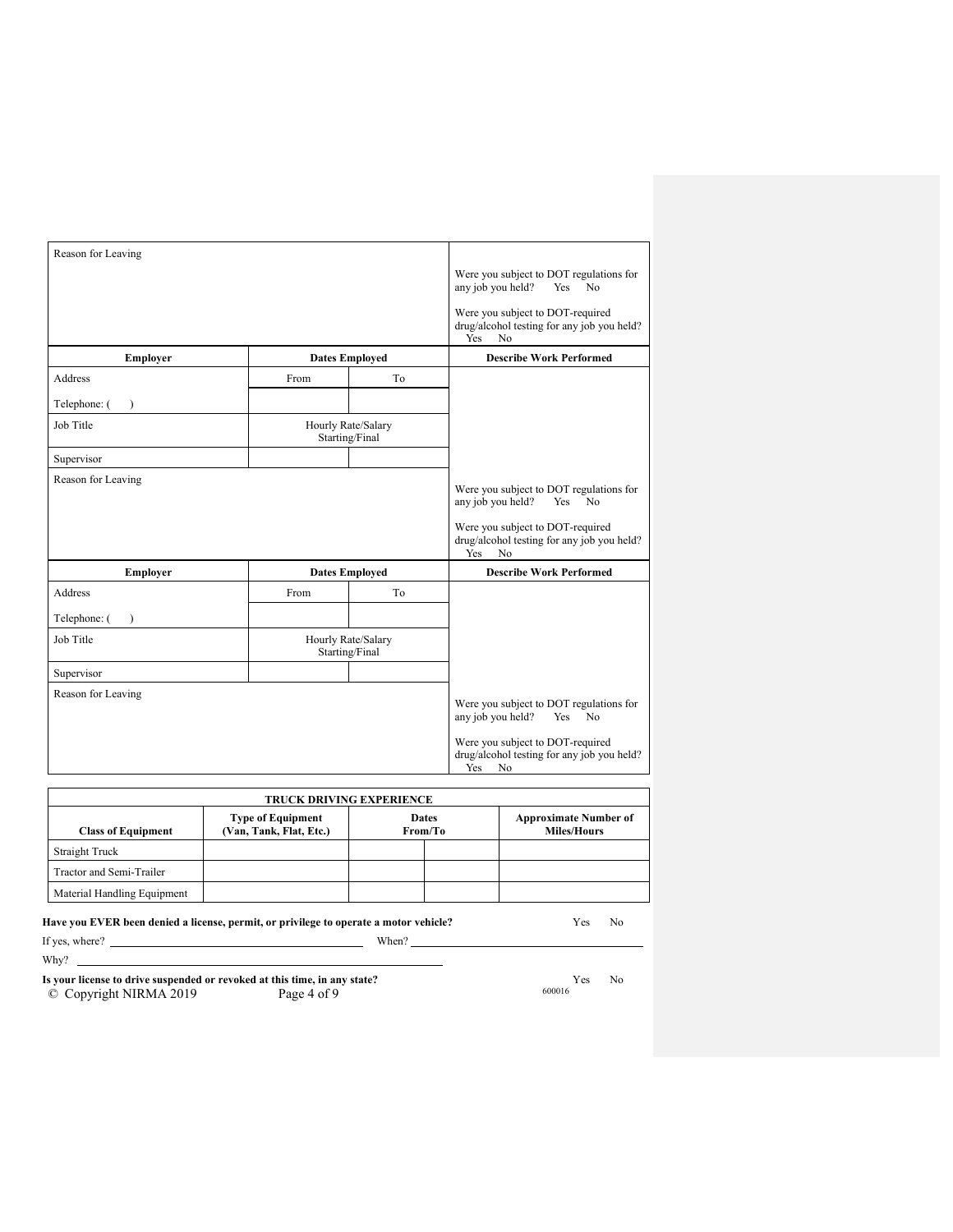| If yes, where?                                                                                                                   | When?                 |     |
|----------------------------------------------------------------------------------------------------------------------------------|-----------------------|-----|
|                                                                                                                                  |                       |     |
| Has any license, permit, or privilege EVER been suspended or revoked?                                                            | Yes                   | No. |
|                                                                                                                                  | When? $\qquad \qquad$ |     |
| Why?                                                                                                                             |                       |     |
| Is your driving privilege limited in any way, such as probation, area of operation,<br>limitations of hours, etc., at this time? | Yes                   | No. |
| If yes, why? $\qquad \qquad$                                                                                                     |                       |     |
| Are you familiar with D.O.T. Motor Carrier Safety Regulations?                                                                   | <b>Yes</b>            | No. |
| Do you agree to follow them?                                                                                                     | <b>Yes</b>            | No  |

List all unexpired commercial drivers' licenses:

| <b>State</b> | <b>Expiration Date</b> | License Number |
|--------------|------------------------|----------------|
| State        | <b>Expiration Date</b> | License Number |

|      |                                                                  | <b>ACCIDENT RECORD</b>                                                                                                                                |                                    |                   |                         |  |  |
|------|------------------------------------------------------------------|-------------------------------------------------------------------------------------------------------------------------------------------------------|------------------------------------|-------------------|-------------------------|--|--|
|      |                                                                  | (List accidents for the past three years.)                                                                                                            |                                    |                   |                         |  |  |
|      | <b>Nature of Accident</b><br>Nature of<br><b>Type of Vehicle</b> |                                                                                                                                                       |                                    |                   |                         |  |  |
| Date | Where                                                            | (Head-On, Rear-End, Etc.)                                                                                                                             | <b>Injuries</b>                    | <b>Fatalities</b> | <b>You Were Driving</b> |  |  |
|      |                                                                  |                                                                                                                                                       |                                    |                   |                         |  |  |
|      |                                                                  |                                                                                                                                                       |                                    |                   |                         |  |  |
|      |                                                                  |                                                                                                                                                       |                                    |                   |                         |  |  |
|      |                                                                  |                                                                                                                                                       |                                    |                   |                         |  |  |
|      |                                                                  |                                                                                                                                                       |                                    |                   |                         |  |  |
|      |                                                                  |                                                                                                                                                       |                                    |                   |                         |  |  |
|      |                                                                  | VIOLATIONS OF MOTOR VEHICLE LAWS FROM PAST THREE YEARS<br>(List only if convicted or if bond or collateral was forfeited; exclude parking violations) |                                    |                   |                         |  |  |
| Date | Where                                                            | <b>Specific Violation</b>                                                                                                                             | <b>Outcome/Disposition/Penalty</b> |                   |                         |  |  |
|      |                                                                  |                                                                                                                                                       |                                    |                   |                         |  |  |
|      |                                                                  |                                                                                                                                                       |                                    |                   |                         |  |  |
|      |                                                                  |                                                                                                                                                       |                                    |                   |                         |  |  |
|      |                                                                  |                                                                                                                                                       |                                    |                   |                         |  |  |
|      |                                                                  |                                                                                                                                                       |                                    |                   |                         |  |  |
|      |                                                                  |                                                                                                                                                       |                                    |                   |                         |  |  |
|      |                                                                  |                                                                                                                                                       |                                    |                   |                         |  |  |

© Copyright NIRMA 2019 Page 5 of 9 600016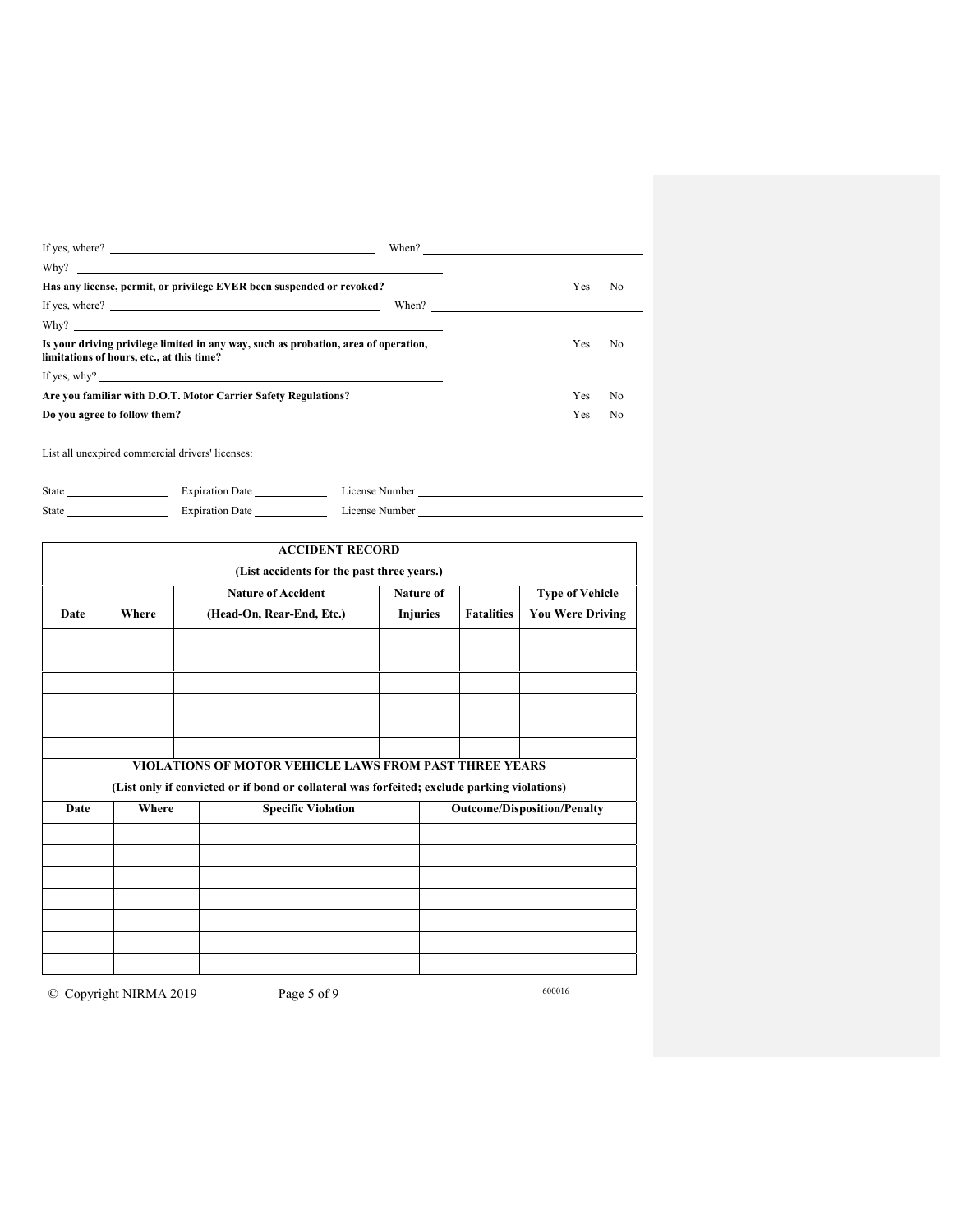**OTHER** 

**Will you take an alcohol/drug screen breath/urine test for drug and alcohol or controlled substances?**

Yes No

 $\overline{a}$ 

 $\overline{a}$ 

# **SPECIAL SKILLS AND QUALIFICATIONS**

**Summarize special skills and qualifications acquired from employment or other experiences:**

**State any additional information you feel may be helpful in considering your application:**

© Copyright NIRMA 2019 Page 6 of 9 600016